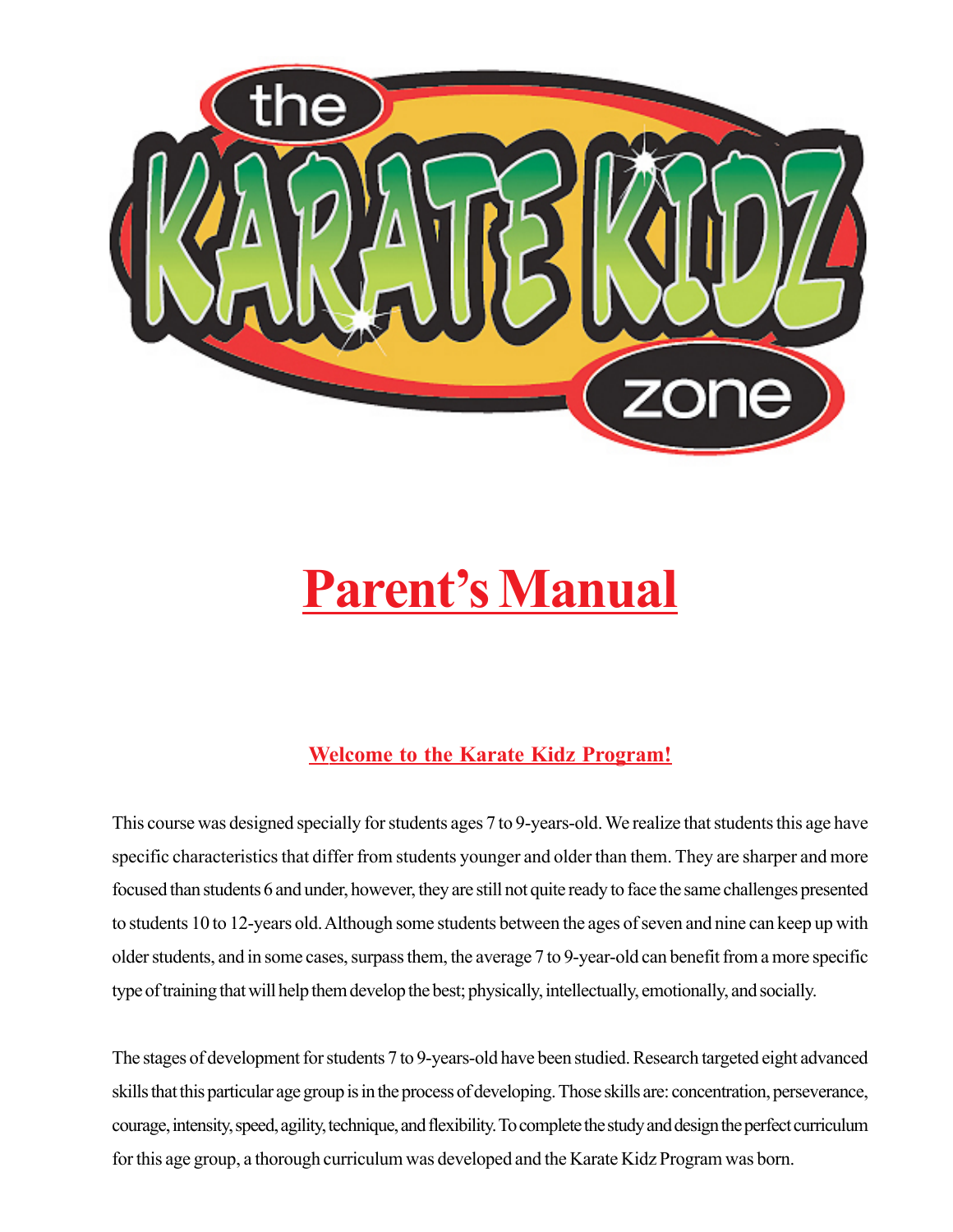In the Karate Kidz Program, the student will learn and grow in a process that accommodates their skills and abilities. They will train with other students in their age group and not have to be distracted by younger or older classmates. This means that their training will not be slowed down due to the learning abilities of a younger child; and it will not be sped up to keep up with the capabilities of a pre-teen. This means better, more functional classes designed just for them. The student will feel comfortable and more capable of achieving excellence. They are at an age where the more special they feel, the harder they will try. With that in mind, welcome to the Karate Kidz Program! If this is the first program that the student has participated in, then this is their first step to conquering many goals. And if this is not the first program, then they are even closer to excellence.

#### **Here's how the Karate Kidz Program works**

The eight advanced skills selected for the Karate Kidz Program were broken down into specific requirements that each student must tackle at every belt level. There are nine belt levels, which means that the student will dramatically progress through all eight skills. This means the student will be sharper, more focused, and better developed physically, mentally, emotionally, and socially than a child that does not participate in a strategically designed program like the Karate Kidz.

#### *Here are the eight advanced skills broken down in the Karate Kidz definition:*

- **1. Concentration**: the student will learn how to focus all of their attention to the task at hand while committing themselves to learning and growing.
- **2. Perseverance**: the student will learn how to face challenges presented to them; knowing that the challenges will be difficult to complete.

**3. Courage**: the student will learn how to overcome fear and nervousness through training that initially seems intimidating.

**4. Intensity**: the student will learn how to perform their martial arts abilities with strong effort and attitude.

**5. Speed**: the student will learn the components of speed and how to control their balance, body posture, and technique in the process.

**6. Agility**: the student will learn the mechanics that govern movement and how it plays a role when they are jumping, dodging, and moving about quickly.

**7. Technique**: the student will learn the fundamental components of good technique, which will make them great athletes.

**8. Flexibility**: the student will gain and maintain flexibility through fun and educational drills.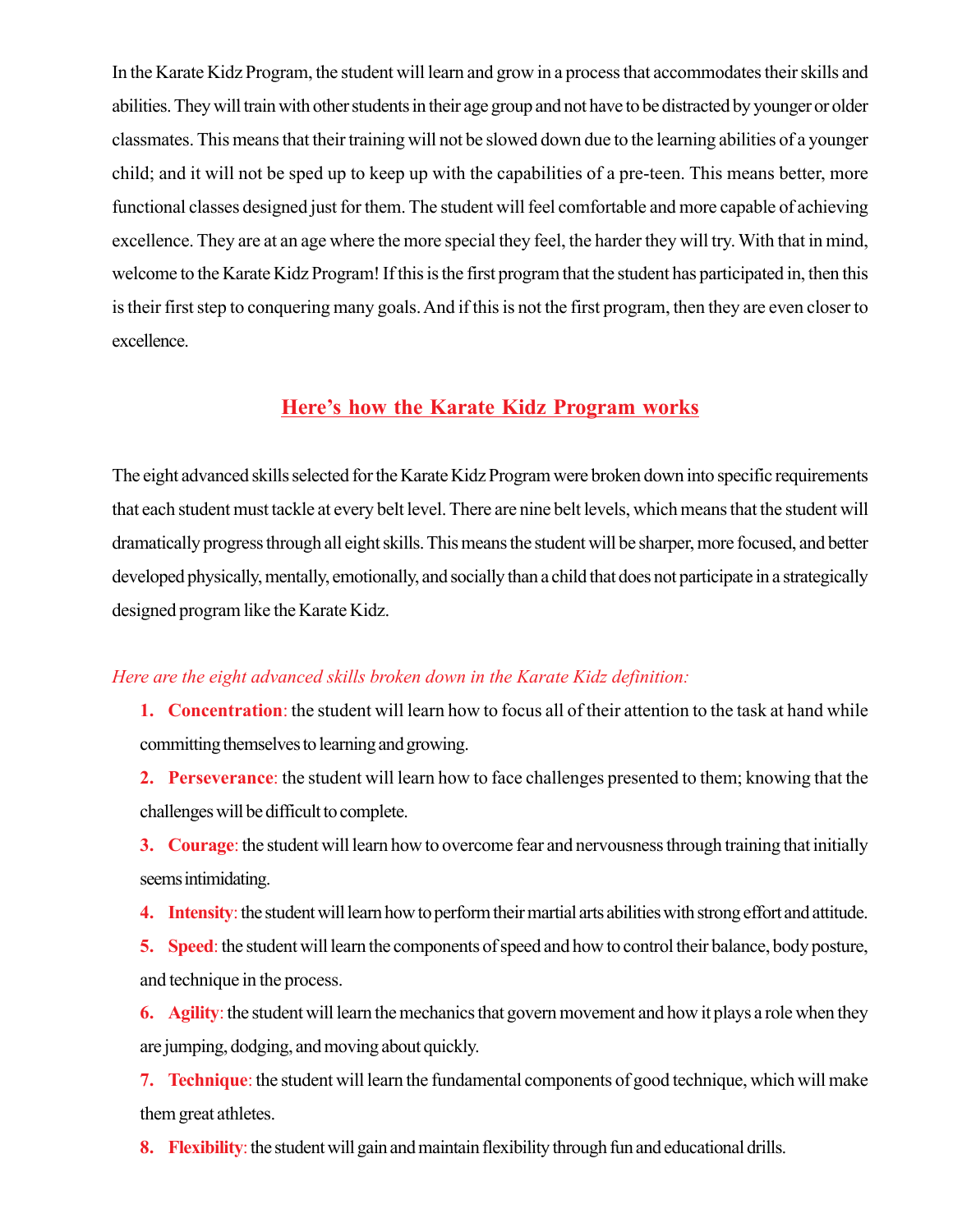Complete education of these eight skills will help the student be the best they possibly can be at their age of development. They will move toward the top of their age group, while they learn and have fun in the process. You and your student will not regret the adventure they are about to undertake.

#### **Here's how the student will advance through the Karate Kidz Program**

First, it is necessary to understand the importance of consistency in the student's training. If the student misses classes on a regular basis, it will affect their progress through the ranks and the student will fall behind. To ensure proper development and a high level of motivation, make sure the student attends classes regularly.

# *Here's a brief overview of how the student will advance to each rank and graduate from the Karate Kidz Program:*

1. There are eight skills covered in the Karate Kidz Program. At each belt level, the student will have to meet specific requirements for each skill in order to advance to the next level.

2. A new skill will be covered each week. As the student meets each skill requirement, they'll earn a skill stripe. There are a total of eight skill stripes.

3. During the eight-week testing cycle, the student must earn all eight skill stripes in order to qualify to test for their next rank. As you can see, missing an entire week of classes will require make-up sessions.

4. At each testing, the student will have to perform each of the eight skill stripe requirements for their rank in front of an instructor and audience. Because the Karate Kidz is the transitional program that prepares the student for the Youth Self Defense Program, the student will have to perform the skill requirements at an exceptional rate in order to advance.

5. There are nine belt levels that the student will pass through to graduate from the Karate Kidz Program. That makes the total duration of training approximately 18 months.

Graduating from the Karate Kidz Program is like passing middle school. The student will be faced with challenges that will make them smarter and sharper. When the student graduates, they will have conquered a challenging journey.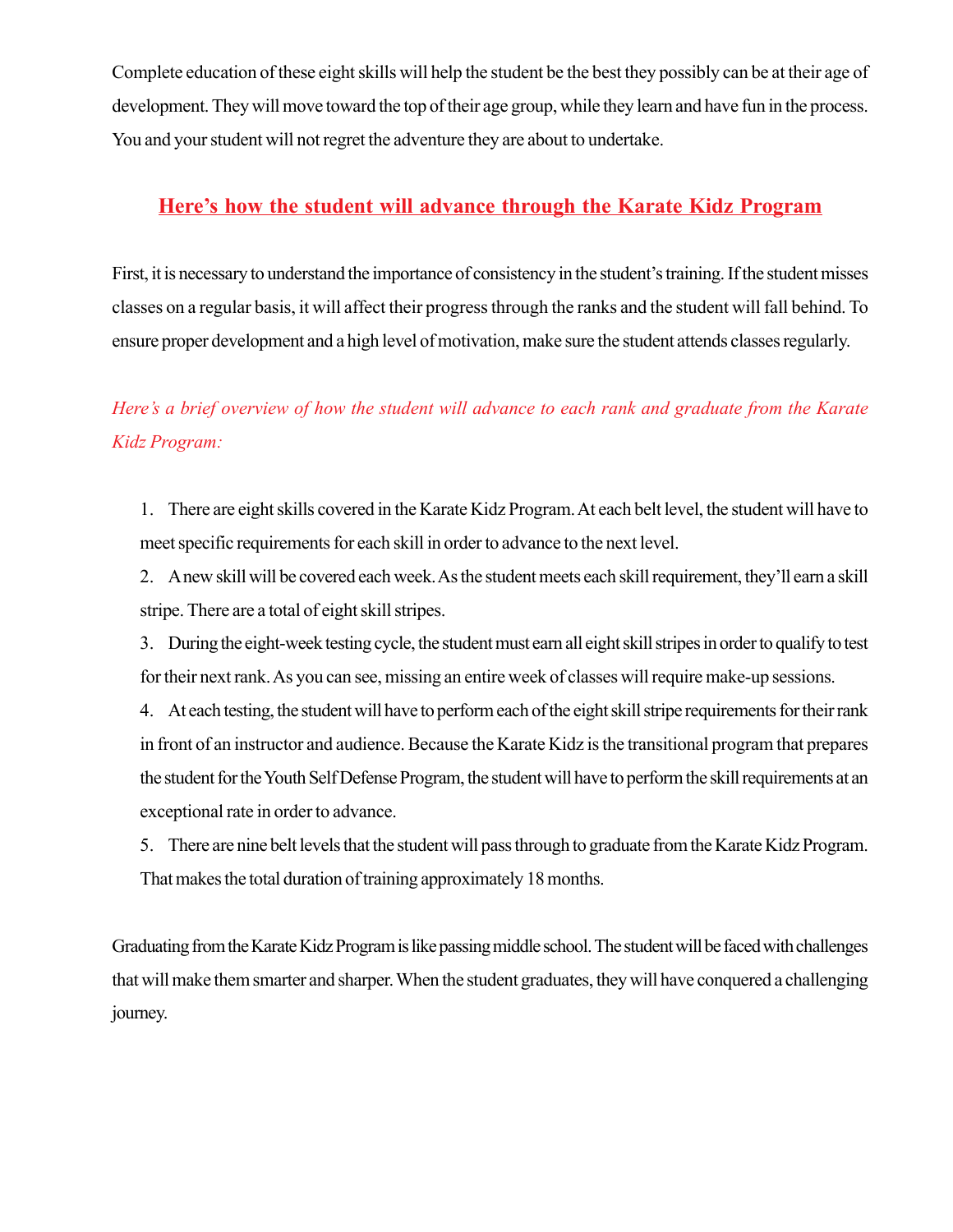### **How to make the most out of the student's Karate Kidz experience**

Each and every child that participates in the Karate Kidz Program walks away with knowledge and an education that will influence their life for years to come. It is our commitment to teach the student in the best, most positive environment possible. At home, it is up to you to encourage them and support them the best you can.

#### *Here are some tips for you to review with the student to help make the most out of their training:*

1. Reinforce training at home: it is only when a child practices more than usual that they appreciate and recognize their hard work.

- 2. Attend their classes regularly: when you support their effort and motivation, they try harder.
- 3. Don't allow them to be tardy to class: tardiness will make them feel uncomfortable, and teaches bad manners.
- 4. Discourage consistent absences: consistency and commitment will be one of the best lessons the student learns.
- 5. Reward their achievements: when you recognize their accomplishments, they are more inclined to continue accomplishing.
- 6. Help them set consistent goals: the more they go for, the more they will gain.

These tips prove to be invaluable to a child's growth and development. In a world competitive to capture the student's attention, the Karate Kidz Program does so in a way that will greatly influence their childhood. Congratulations for making the decision that will support the student's future!